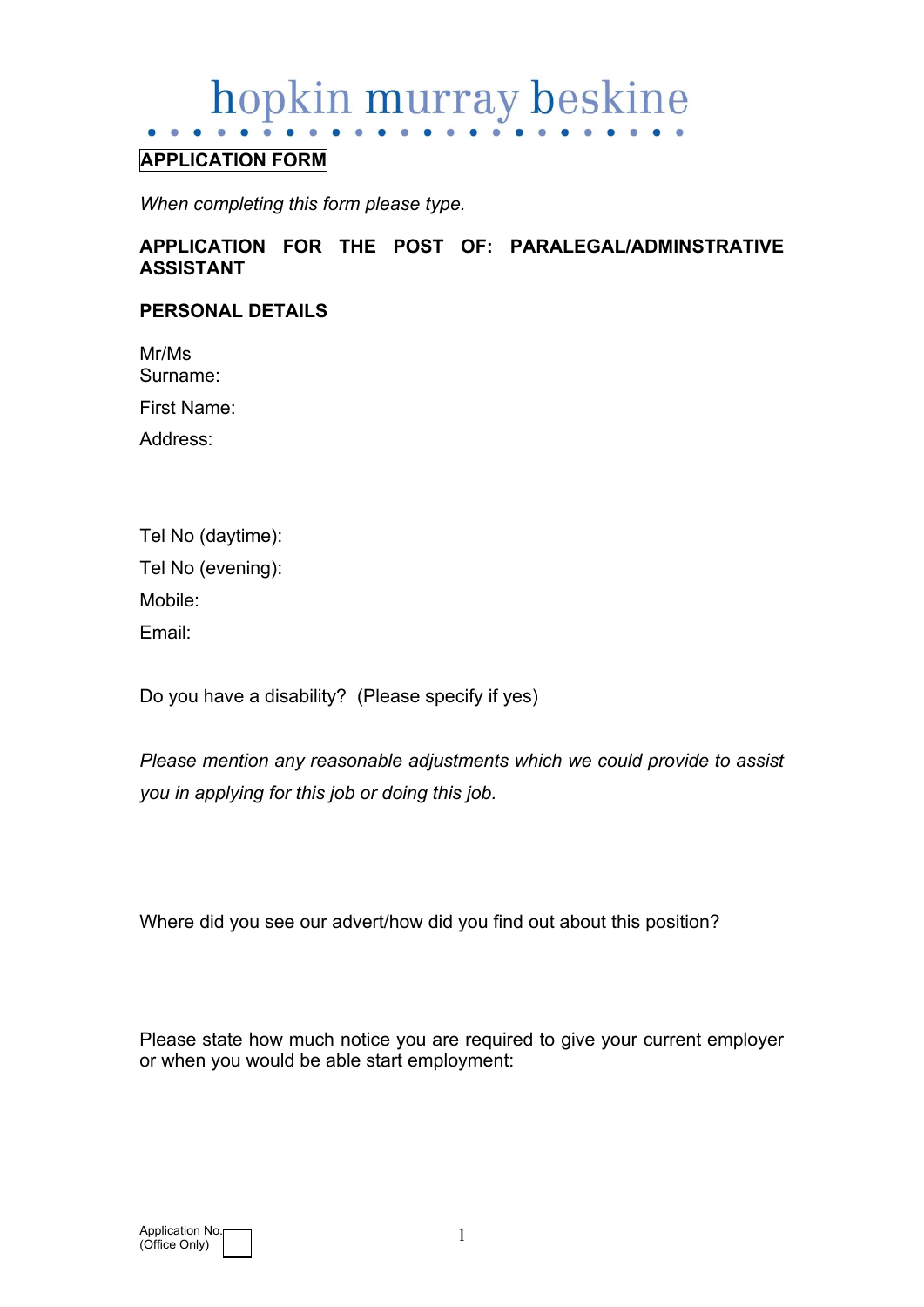## **1. REFERENCES**

Please give TWO referees, one of whom should be your present or most recent employer.

Address:

Name: Name: Name: Name: Name: Name: Name: Name: Name: Name: Name: Name: Name: Name: Name: Name: Name: Name: Name: Name: Name: Name: Name: Name: Name: Name: Name: Name: Name: Name: Name: Name: Name: Name: Name: Name: Name:

Tel No: Tel No: Email Address: Email address:

Status/Relationship Status/Relationship

# **2. PROFESSIONAL AND EDUCATIONAL QUALIFICATIONS**

Please list your educational and professional qualifications. You may use a continuation sheet if necessary.

Please start with the most recent qualifications.

| <b>Date</b> | <b>Examination/Subject</b> | Grade | <b>School/College</b> |
|-------------|----------------------------|-------|-----------------------|
|             |                            |       |                       |
|             |                            |       |                       |
|             |                            |       |                       |
|             |                            |       |                       |
|             |                            |       |                       |
|             |                            |       |                       |
|             |                            |       |                       |
|             |                            |       |                       |
|             |                            |       |                       |
|             |                            |       |                       |
|             |                            |       |                       |
|             |                            |       |                       |
|             |                            |       |                       |
|             |                            |       |                       |
|             |                            |       |                       |
|             |                            |       |                       |
|             |                            |       |                       |
|             |                            |       |                       |
|             |                            |       |                       |
|             |                            |       |                       |
|             |                            |       |                       |
|             |                            |       |                       |
|             |                            |       |                       |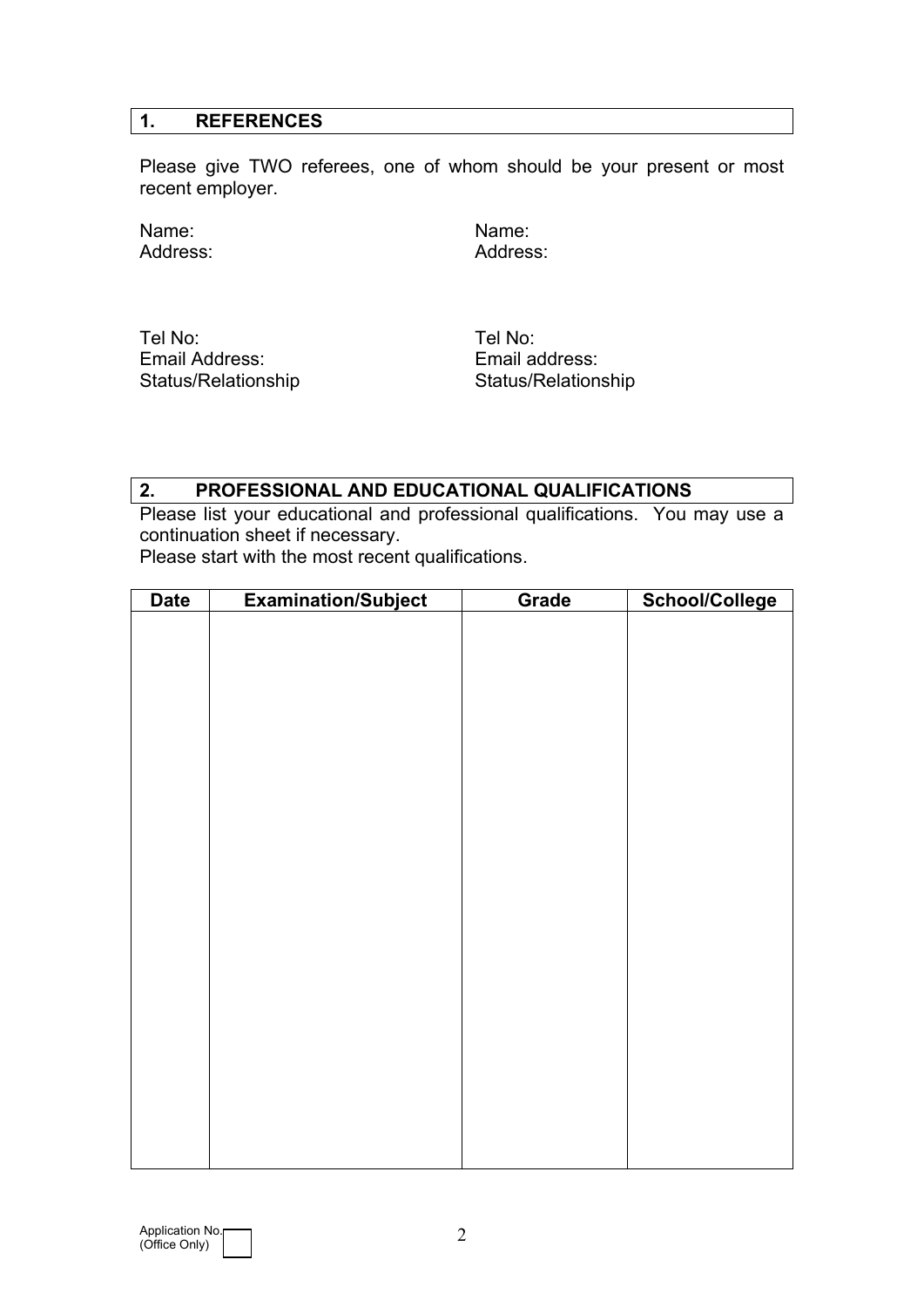# **3. WORK HISTORY**

| <b>Employer</b> | <b>Dates</b> | <b>Description of post</b> | <b>Reason for</b><br>leaving |
|-----------------|--------------|----------------------------|------------------------------|
|                 |              |                            |                              |
|                 |              |                            |                              |
|                 |              |                            |                              |
|                 |              |                            |                              |
|                 |              |                            |                              |
|                 |              |                            |                              |
|                 |              |                            |                              |
|                 |              |                            |                              |
|                 |              |                            |                              |
|                 |              |                            |                              |
|                 |              |                            |                              |
|                 |              |                            |                              |
|                 |              |                            |                              |
|                 |              |                            |                              |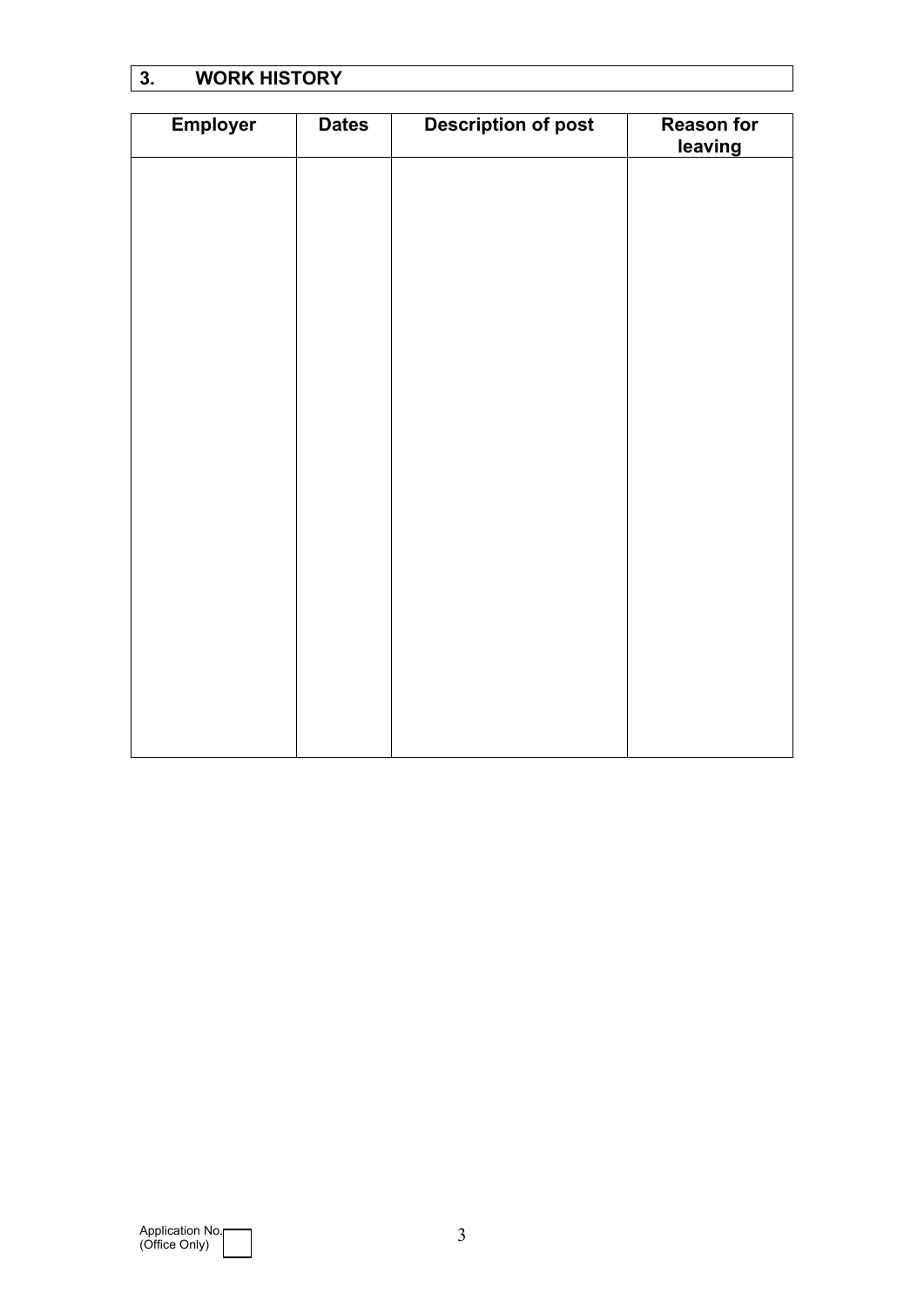# **4. RELEVANT SKILLS AND EXPERIENCE AND REASONS FOR APPLYING FOR THE POST**

Please use this part of the application form to tell us about any experience and/or paid or unpaid work, which you consider to be relevant to the post you have applied for.

Please also tell us about your reasons for applying for this post and include what attracts you to working for Hopkin Murray Beskine.

Please use headings and bullet points to enable us to assess your application easily.